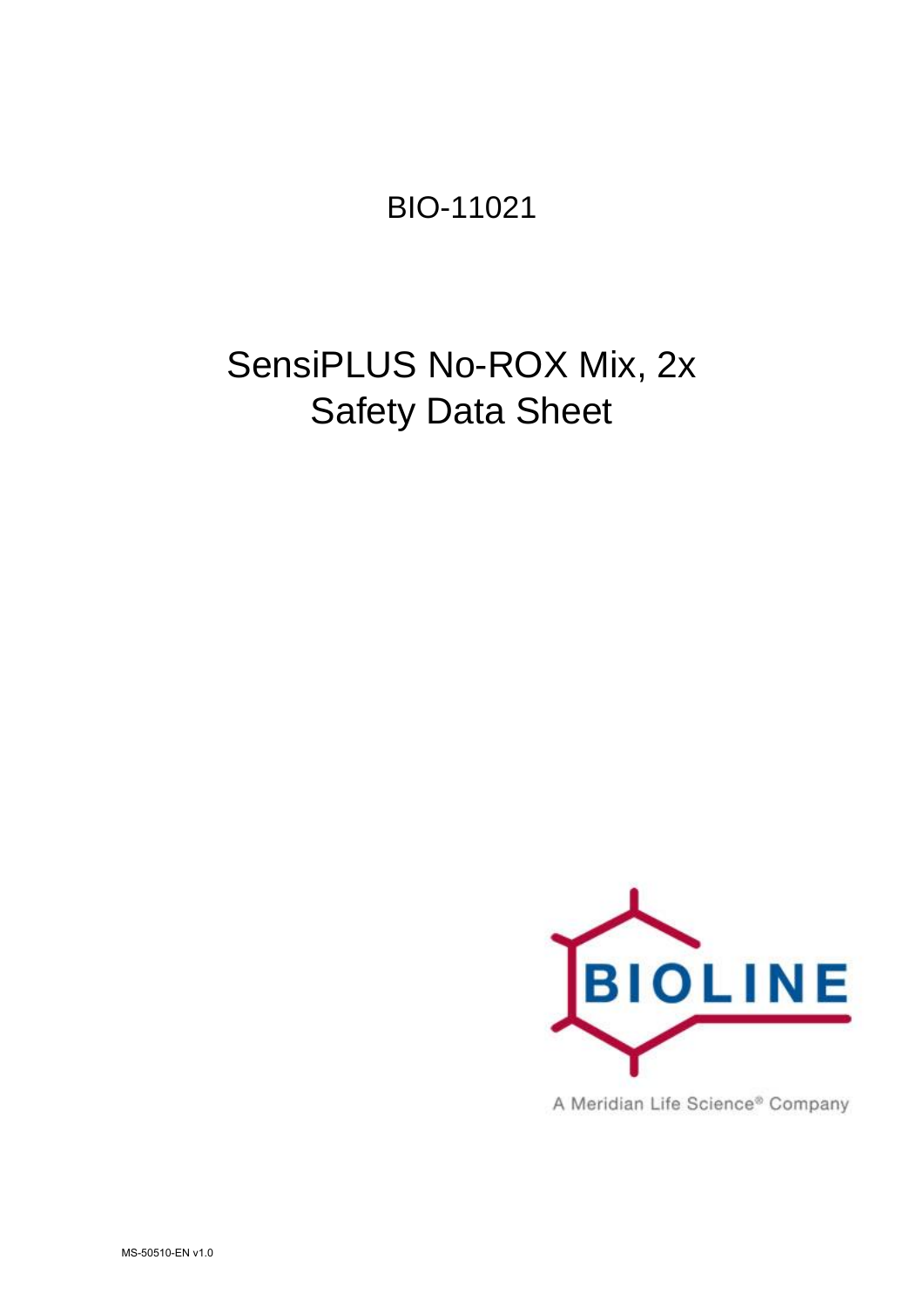

Safety Data Sheet

according to Regulation (EC) No. 1907/2006 (REACH) with its amendment Regulation (EU) 2015/830 Date of issue: 9/20/2016 Version: 1.0

#### **SECTION 1: Identification of the substance/mixture and of the company/undertaking**

## **1.1. Product identifier**

## Product form : Mixture

- 
- Product name  $\qquad \qquad :$  SensiPlus No ROX Mix Cat. no. : BIO-11021
- **1.2. Relevant identified uses of the substance or mixture and uses advised against**

#### **1.2.1. Relevant identified uses**

#### Industrial/Professional use spec : Industrial use

- Professional use
- Use of the substance/mixture in the substance in the set of the substance in the set of the substance in the substance in the set of the substance in the substance in the set of the set of the set of the set of the set of
- 

#### **1.2.2. Uses advised against**

No additional information available

#### **1.3. Details of the supplier of the safety data sheet**

Bioline Reagents Ltd. Humber Road London NW2 6EW United Kingdom T: +44(0)20 8830 5300 Email: info.uk@bioline.com

#### **1.4. Emergency telephone number**

Emergency number : +44 (0) 1865 407 333 (UK, English speaking) (24 hours, 7 days)

#### **SECTION 2: Hazards identification**

### **2.1. Classification of the substance or mixture**

**Classification according to Regulation (EC) No. 1272/2008 [CLP]**  Not classified

#### **Adverse physicochemical, human health and environmental effects**

No additional information available

#### **2.2. Label elements**

No labelling obligation.

#### **2.3. Other hazards**

This substance/mixture does not meet the PBT criteria of REACH regulation, annex XIII This substance/mixture does not meet the vPvB criteria of REACH regulation, annex XIII

#### **SECTION 3: Composition/information on ingredients**

#### **3.1. Substance**

Not applicable

#### **3.2. Mixture**

| <b>Name</b> | <b>Product identifier</b>              | $\%$    | <b>Classification according to</b><br><b>Regulation (EC) No.</b><br>1272/2008 [CLP] |
|-------------|----------------------------------------|---------|-------------------------------------------------------------------------------------|
| Glycerol    | (CAS No) 56-81-5<br>(EC No.) 200-289-5 | $3 - 5$ | Not classified                                                                      |

Full text of H-statements: see section 16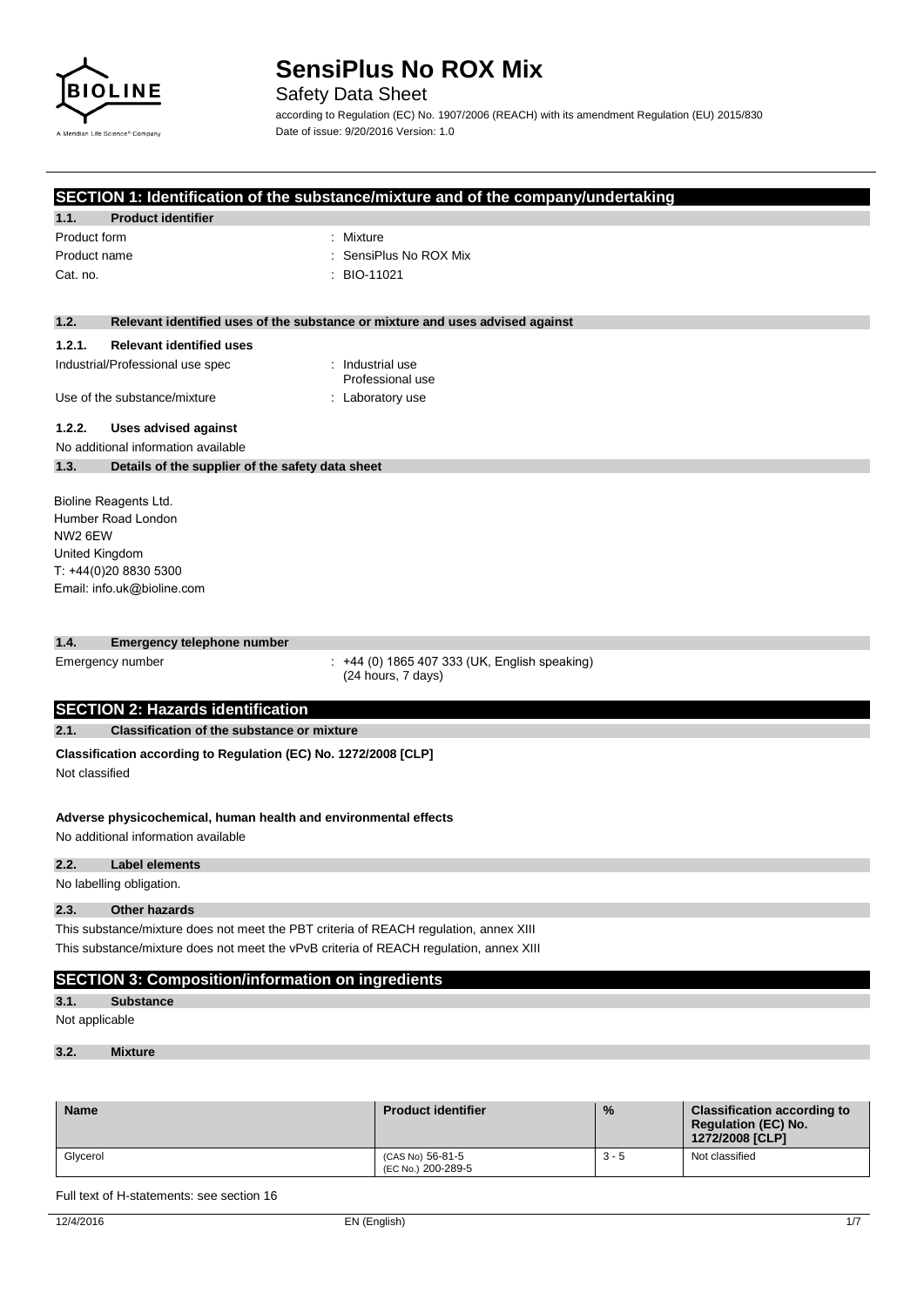## Safety Data Sheet

according to Regulation (EC) No. 1907/2006 (REACH) with its amendment Regulation (EU) 2015/830

| <b>SECTION 4: First aid measures</b>                                               |                                                                                                                                                                                                                                                          |
|------------------------------------------------------------------------------------|----------------------------------------------------------------------------------------------------------------------------------------------------------------------------------------------------------------------------------------------------------|
| 4.1.<br><b>Description of first aid measures</b>                                   |                                                                                                                                                                                                                                                          |
| First-aid measures general                                                         | : Never give anything by mouth to an unconscious person. If you feel unwell, seek medical<br>advice (show the label where possible).                                                                                                                     |
| First-aid measures after inhalation                                                | Remove to fresh air, keep the patient warm and at rest. If symptoms persist, obtain medical<br>attention.                                                                                                                                                |
| First-aid measures after skin contact                                              | Remove affected clothing and wash all exposed skin area with mild soap and water, followed<br>by warm water rinse. If symptoms develop, obtain medical attention.                                                                                        |
| First-aid measures after eye contact                                               | Rinse immediately with plenty of water. Ensure that folded skin of eyelids is thoroughly washed<br>with water. Remove contact lenses, if present and easy to do. Continue rinsing. If eye irritation<br>persists: Get medical advice/attention.          |
| First-aid measures after ingestion                                                 | Do NOT induce vomiting. Never give anything by mouth to an unconscious person. Rinse<br>mouth. Give 100 - 200 ml of water to drink. If symptoms develop, obtain medical attention.                                                                       |
| 4.2.<br>Most important symptoms and effects, both acute and delayed                |                                                                                                                                                                                                                                                          |
| Symptoms/injuries                                                                  | : Not expected to present a significant hazard under anticipated conditions of normal use.                                                                                                                                                               |
| Symptoms/injuries after eye contact                                                | : May cause slight irritation to eyes.                                                                                                                                                                                                                   |
| 4.3.                                                                               | Indication of any immediate medical attention and special treatment needed                                                                                                                                                                               |
| Treat symptomatically.                                                             |                                                                                                                                                                                                                                                          |
| <b>SECTION 5: Firefighting measures</b>                                            |                                                                                                                                                                                                                                                          |
| 5.1.<br><b>Extinguishing media</b>                                                 |                                                                                                                                                                                                                                                          |
| Suitable extinguishing media                                                       | Use extinguishing media appropriate for surrounding fire.                                                                                                                                                                                                |
| Unsuitable extinguishing media                                                     | None known.                                                                                                                                                                                                                                              |
| 5.2.<br>Special hazards arising from the substance or mixture                      |                                                                                                                                                                                                                                                          |
| Fire hazard                                                                        | : Not flammable.                                                                                                                                                                                                                                         |
| Hazardous decomposition products in case of                                        | : Carbon monoxide. Carbon dioxide. Sulphur oxides.                                                                                                                                                                                                       |
| fire                                                                               |                                                                                                                                                                                                                                                          |
| 5.3.<br><b>Advice for firefighters</b>                                             |                                                                                                                                                                                                                                                          |
| Firefighting instructions                                                          | Exercise caution when fighting any chemical fire. Avoid fire-fighting water entering the<br>environment.                                                                                                                                                 |
| Protection during firefighting                                                     | : As in any fire, wear self-contained breathing apparatus and full protective gear.                                                                                                                                                                      |
| <b>SECTION 6: Accidental release measures</b>                                      |                                                                                                                                                                                                                                                          |
| 6.1.                                                                               | Personal precautions, protective equipment and emergency procedures                                                                                                                                                                                      |
| 6.1.1.<br>For non-emergency personnel                                              |                                                                                                                                                                                                                                                          |
| Emergency procedures                                                               | Evacuate unnecessary personnel. Avoid contact with skin, eyes and clothing.                                                                                                                                                                              |
| 6.1.2.<br>For emergency responders                                                 |                                                                                                                                                                                                                                                          |
| Protective equipment                                                               | Wear suitable protective clothing and gloves                                                                                                                                                                                                             |
| Emergency procedures                                                               | : Avoid contact with eyes, skin and clothing.                                                                                                                                                                                                            |
| 6.2.<br><b>Environmental precautions</b>                                           |                                                                                                                                                                                                                                                          |
| Notify authorities if large amounts of the product enters sewers or public waters. |                                                                                                                                                                                                                                                          |
| 6.3.<br>Methods and material for containment and cleaning up                       |                                                                                                                                                                                                                                                          |
| Methods for cleaning up                                                            | : Absorb with earth, sand or other non-combustible material and transfer to containers for later<br>disposal.                                                                                                                                            |
| 6.4.<br>Reference to other sections                                                |                                                                                                                                                                                                                                                          |
|                                                                                    | SECTION 8: Exposure controls/personal protection. SECTION 13: Disposal considerations.                                                                                                                                                                   |
| <b>SECTION 7: Handling and storage</b>                                             |                                                                                                                                                                                                                                                          |
| 7.1.<br><b>Precautions for safe handling</b>                                       |                                                                                                                                                                                                                                                          |
| Precautions for safe handling                                                      | : Provide adequate ventilation. Avoid contact with skin, eyes and clothing.                                                                                                                                                                              |
| Hygiene measures                                                                   | Handle in accordance with good industrial hygiene and safety practice. Take off contaminated<br>clothing and wash before reuse. Wash hands and other exposed areas with mild soap and<br>water before eating, drinking or smoking and when leaving work. |
| 7.2.<br>Conditions for safe storage, including any incompatibilities               |                                                                                                                                                                                                                                                          |
| Storage conditions                                                                 | : Keep only in the original container in a cool well ventilated place. Keep container closed when<br>not in use.                                                                                                                                         |
| Incompatible materials                                                             | Acid chlorides. Phosphorus halides. Strong acids. Strong oxidizing agents. Strong reducing<br>agents.                                                                                                                                                    |
| 12/4/2016                                                                          | EN (English)<br>2/7                                                                                                                                                                                                                                      |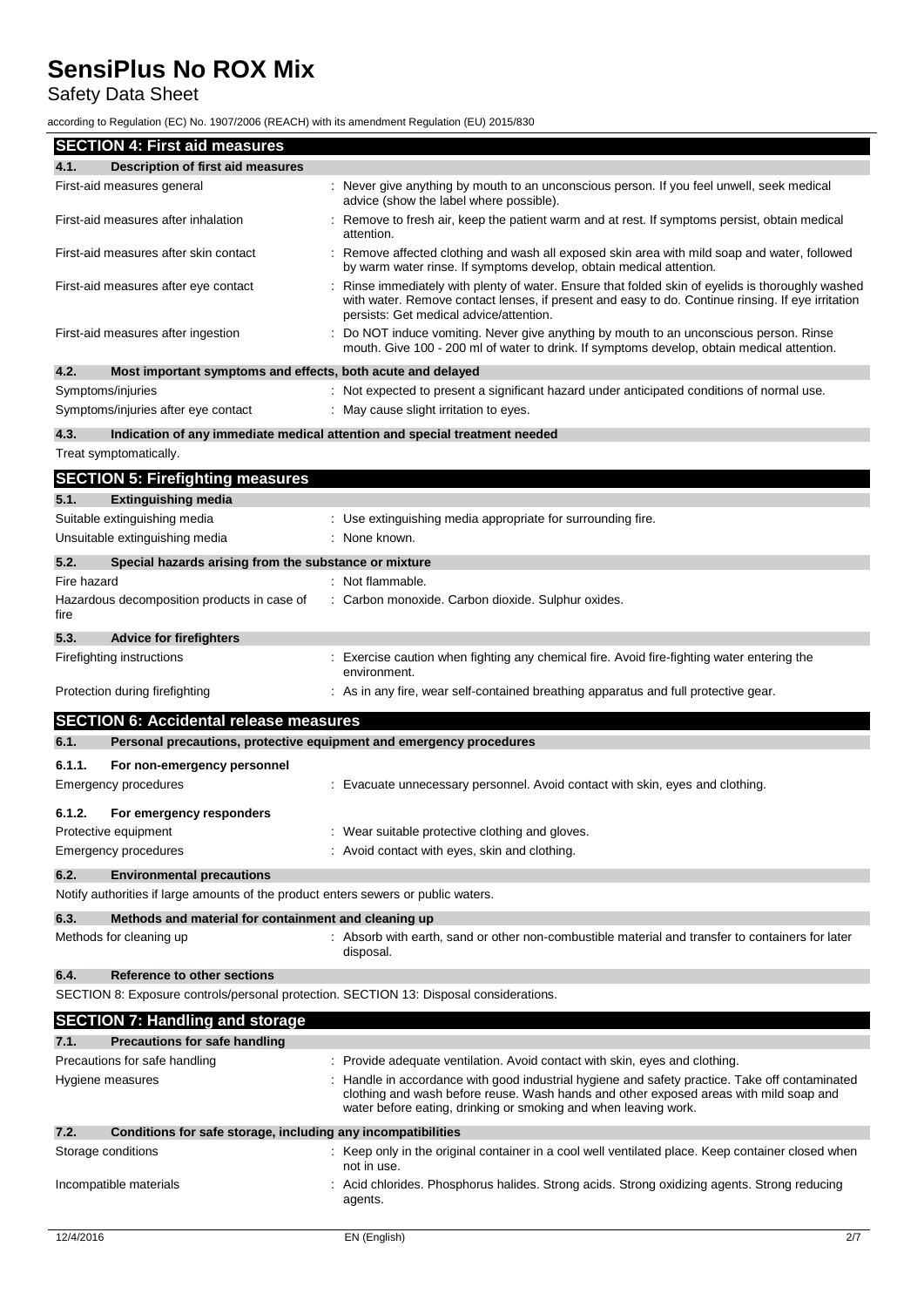### Safety Data Sheet

according to Regulation (EC) No. 1907/2006 (REACH) with its amendment Regulation (EU) 2015/830

### **7.3. Specific end use(s)**

#### Laboratory use.

#### **SECTION 8: Exposure controls/personal protection**

#### **8.1. Control parameters**

| Glycerol (56-81-5) |                              |                           |
|--------------------|------------------------------|---------------------------|
| United Kingdom     | Local name                   | Glycerol                  |
| United Kingdom     | WEL TWA (mg/m <sup>3</sup> ) | 10 mg/m <sup>3</sup> mist |
| Australia          | Local name                   | Glycerin mist             |
| Australia          | TWA $(mg/m3)$                | $10 \text{ mg/m}^3$       |
| Australia          | Remark (AU)                  | (a)                       |

#### **8.2. Exposure controls**

#### **Appropriate engineering controls:**

Provide adequate ventilation.

#### **Personal protective equipment:**

Avoid all unnecessary exposure.

#### **Hand protection:**

Wear protective gloves. Standard EN 374 - Protective gloves against chemicals. The exact breakthrough time has to be found out by the manufacturer of the protective gloves and has to be observed. Gloves should be removed and replaced if there are any signs of degradation or breakthrough

#### **Eye protection:**

Wear safety glasses with side shields. Standard EN 166 - Personal eye-protection

#### **Skin and body protection:**

Long sleeved protective clothing

#### **Respiratory protection:**

Not required for normal conditions of use

#### **Thermal hazard protection:**

Not required for normal conditions of use.

#### **Other information:**

Do not eat, drink or smoke during use. Handle in accordance with good industrial hygiene and safety procedures.

| <b>SECTION 9: Physical and chemical properties</b>            |                             |
|---------------------------------------------------------------|-----------------------------|
| 9.1.<br>Information on basic physical and chemical properties |                             |
| Physical state                                                | $:$ Liquid                  |
| Colour                                                        | : Colourless.               |
| Odour                                                         | Odourless.                  |
| Odour threshold                                               | No data available           |
| pН                                                            | No data available           |
| Relative evaporation rate (butylacetate=1)                    | : No data available         |
| Melting point                                                 | : No data available         |
| Freezing point                                                | No data available           |
| Boiling point                                                 | Not applicable.             |
| Flash point                                                   | : No data available         |
| Auto-ignition temperature                                     | : No data available         |
| Decomposition temperature                                     | : No data available         |
| Flammability (solid, gas)                                     | Not applicable              |
| Vapour pressure                                               | No data available           |
| Relative vapour density at 20 °C                              | : No data available         |
| Relative density                                              | $:$ $\approx$ 1 (Water = 1) |
| Solubility                                                    | Water: Miscible             |
| Log Pow                                                       | No data available           |
|                                                               |                             |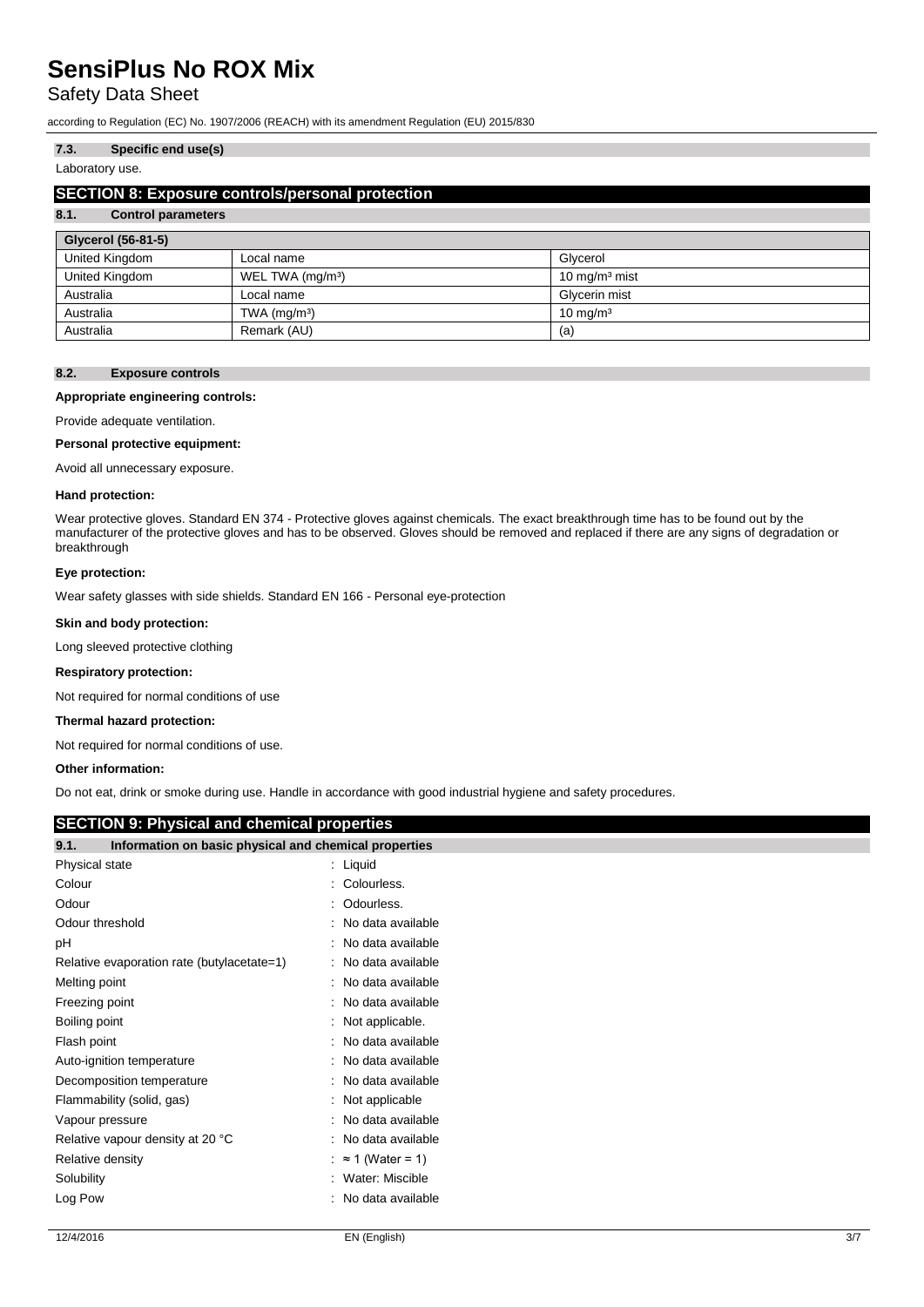## Safety Data Sheet

|             |                                                  | according to Regulation (EC) No. 1907/2006 (REACH) with its amendment Regulation (EU) 2015/830     |
|-------------|--------------------------------------------------|----------------------------------------------------------------------------------------------------|
|             | Viscosity, kinematic                             | : No data available                                                                                |
|             | Viscosity, dynamic                               | No data available                                                                                  |
|             | <b>Explosive properties</b>                      | Not explosive.                                                                                     |
|             | Oxidising properties                             | : No data available                                                                                |
|             | <b>Explosive limits</b>                          | : No data available                                                                                |
| 9.2.        | <b>Other information</b>                         |                                                                                                    |
|             | No additional information available              |                                                                                                    |
|             | <b>SECTION 10: Stability and reactivity</b>      |                                                                                                    |
| 10.1.       | <b>Reactivity</b>                                |                                                                                                    |
|             | Stable under normal conditions.                  |                                                                                                    |
| 10.2.       | <b>Chemical stability</b>                        |                                                                                                    |
|             | Stable under normal conditions.                  |                                                                                                    |
| 10.3.       | Possibility of hazardous reactions               |                                                                                                    |
| None known. |                                                  |                                                                                                    |
| 10.4.       | <b>Conditions to avoid</b>                       |                                                                                                    |
|             | Extremely high or low temperatures.              |                                                                                                    |
| 10.5.       | Incompatible materials                           |                                                                                                    |
|             |                                                  | Acid chlorides. Phosphorus halides. Strong acids. Strong oxidizing agents. Strong reducing agents. |
| 10.6.       | Hazardous decomposition products                 |                                                                                                    |
|             | Carbon monoxide. Carbon dioxide. Sulphur oxides. |                                                                                                    |
|             |                                                  |                                                                                                    |
|             | <b>SECTION 11: Toxicological information</b>     |                                                                                                    |

#### **11.1. Information on toxicological effects**

Acute toxicity **in the case of the contract of the contract of the contract of the contract of the contract of the contract of the contract of the contract of the contract of the contract of the contract of the contract of** 

Additional information **interest in the classification criteria** are not met classification criteria are not met

| Glycerol (56-81-5)                                     |                                                                                            |
|--------------------------------------------------------|--------------------------------------------------------------------------------------------|
| LD50 oral rat                                          | 27200 mg/kg                                                                                |
| LD50 dermal                                            | 56750 mg/kg (Guinea pig)                                                                   |
| LC50 inhalation rat (mg/l)                             | $> 2.75$ mg/l/4h                                                                           |
| Skin corrosion/irritation                              | : Not classified                                                                           |
| Additional information                                 | Based on available data, the classification criteria are not met                           |
| Serious eye damage/irritation                          | Not classified                                                                             |
| Additional information                                 | Based on available data, the classification criteria are not met                           |
| Respiratory or skin sensitisation                      | : Not classified                                                                           |
| Additional information                                 | : Based on available data, the classification criteria are not met                         |
| Germ cell mutagenicity                                 | : Not classified                                                                           |
|                                                        | Based on available data, the classification criteria are not met                           |
| Carcinogenicity                                        | : Not classified                                                                           |
| Additional information                                 | Based on available data, the classification criteria are not met                           |
| Reproductive toxicity                                  | : Not classified                                                                           |
| Additional information                                 | Based on available data, the classification criteria are not met                           |
| Specific target organ toxicity (single exposure)       | : Not classified                                                                           |
| Additional information                                 | Based on available data, the classification criteria are not met                           |
| Specific target organ toxicity (repeated<br>exposure)  | : Not classified                                                                           |
| Additional information                                 | : Based on available data, the classification criteria are not met                         |
| Aspiration hazard                                      | : Not classified                                                                           |
| Additional information                                 | Based on available data, the classification criteria are not met                           |
| Potential adverse human health effects and<br>symptoms | : Not expected to present a significant hazard under anticipated conditions of normal use. |

| <b>SECTION 12: Ecological information</b> |                   |     |
|-------------------------------------------|-------------------|-----|
| 12.1.<br><b>Toxicity</b>                  |                   |     |
| Ecology - water                           | : Not classified. |     |
| 12/4/2016                                 | EN (English)      | 4/7 |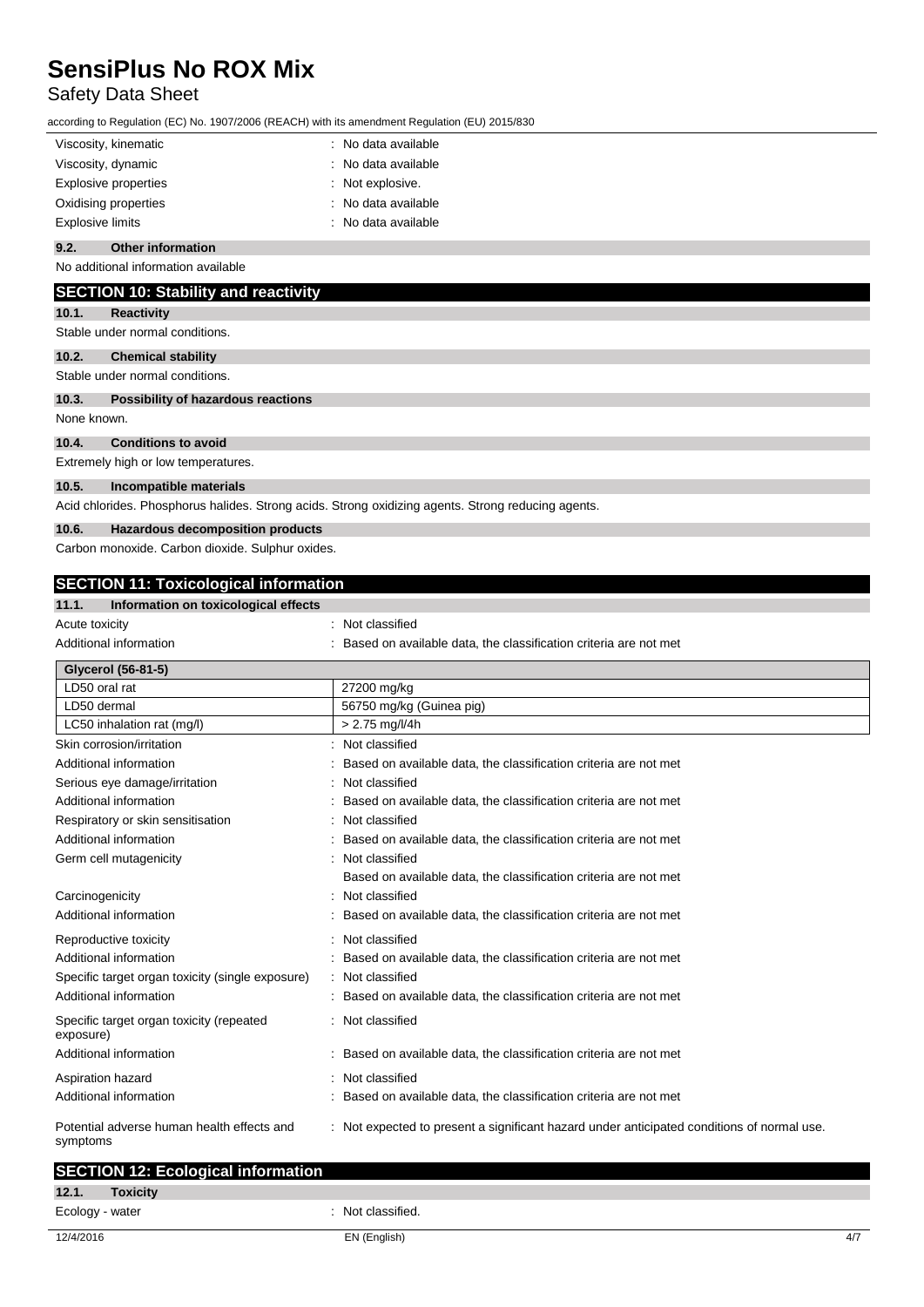## Safety Data Sheet

according to Regulation (EC) No. 1907/2006 (REACH) with its amendment Regulation (EU) 2015/830

| Glycerol (56-81-5)                                                                     |                                                                                          |
|----------------------------------------------------------------------------------------|------------------------------------------------------------------------------------------|
| LC50 fish                                                                              | 54000 mg/l 96 Hours (Salmo gairdneri)                                                    |
|                                                                                        |                                                                                          |
| 12.2.<br><b>Persistence and degradability</b>                                          |                                                                                          |
| No additional information available                                                    |                                                                                          |
| 12.3.<br><b>Bioaccumulative potential</b>                                              |                                                                                          |
| No additional information available                                                    |                                                                                          |
| 12.4.<br><b>Mobility in soil</b>                                                       |                                                                                          |
| <b>SensiPlus No ROX Mix</b>                                                            |                                                                                          |
| Ecology - soil                                                                         | Miscible with water.                                                                     |
| 12.5.<br><b>Results of PBT and vPvB assessment</b>                                     |                                                                                          |
| <b>SensiPlus No ROX Mix</b>                                                            |                                                                                          |
| This substance/mixture does not meet the PBT criteria of REACH regulation, annex XIII  |                                                                                          |
| This substance/mixture does not meet the vPvB criteria of REACH regulation, annex XIII |                                                                                          |
| 12.6.<br>Other adverse effects                                                         |                                                                                          |
| No additional information available                                                    |                                                                                          |
| <b>SECTION 13: Disposal considerations</b>                                             |                                                                                          |
| 13.1.<br><b>Waste treatment methods</b>                                                |                                                                                          |
| Waste disposal recommendations                                                         | Dispose in a safe manner in accordance with local/national regulations. Empty containers |
|                                                                                        | should be taken to an approved waste handling site for recycling or disposal.            |
| <b>SECTION 14: Transport information</b>                                               |                                                                                          |
| In accordance with ADR / RID / IMDG / IATA / ADN                                       |                                                                                          |
|                                                                                        |                                                                                          |
| 14.1.<br><b>UN number</b>                                                              |                                                                                          |
| UN-No. (ADR)<br>UN-No. (IMDG)                                                          | Not regulated<br>Not regulated                                                           |
| UN-No. (IATA)                                                                          | Not regulated                                                                            |
| UN-No. (ADN)                                                                           | Not regulated                                                                            |
| UN-No. (RID)                                                                           | Not regulated                                                                            |
| 14.2.<br>UN proper shipping name                                                       |                                                                                          |
| Proper Shipping Name                                                                   | : Not regulated                                                                          |
| Proper Shipping Name (IMDG)                                                            | Not regulated                                                                            |
| Proper Shipping Name (IATA)                                                            | Not regulated                                                                            |
| Proper Shipping Name (ADN)                                                             | Not regulated                                                                            |
| Proper Shipping Name (RID)                                                             | : Not regulated                                                                          |
| 14.3.<br><b>Transport hazard class(es)</b>                                             |                                                                                          |
| <b>ADR</b>                                                                             |                                                                                          |
| Transport hazard class(es) (ADR)                                                       | : Not regulated                                                                          |
|                                                                                        |                                                                                          |
| <b>IMDG</b>                                                                            |                                                                                          |
| Transport hazard class(es) (IMDG)                                                      | : Not regulated                                                                          |
| <b>IATA</b>                                                                            |                                                                                          |
| Transport hazard class(es) (IATA)                                                      | : Not regulated                                                                          |
|                                                                                        |                                                                                          |
| <b>ADN</b>                                                                             |                                                                                          |
| Transport hazard class(es) (ADN)                                                       | : Not regulated                                                                          |
|                                                                                        |                                                                                          |
| <b>RID</b>                                                                             |                                                                                          |
| Transport hazard class(es) (RID)                                                       | : Not regulated                                                                          |
| 14.4.<br>Packing group                                                                 |                                                                                          |
| Packing group                                                                          | Not regulated                                                                            |
| Packing group (IMDG)                                                                   | Not regulated                                                                            |
| Packing group (IATA)                                                                   | Not regulated                                                                            |
|                                                                                        |                                                                                          |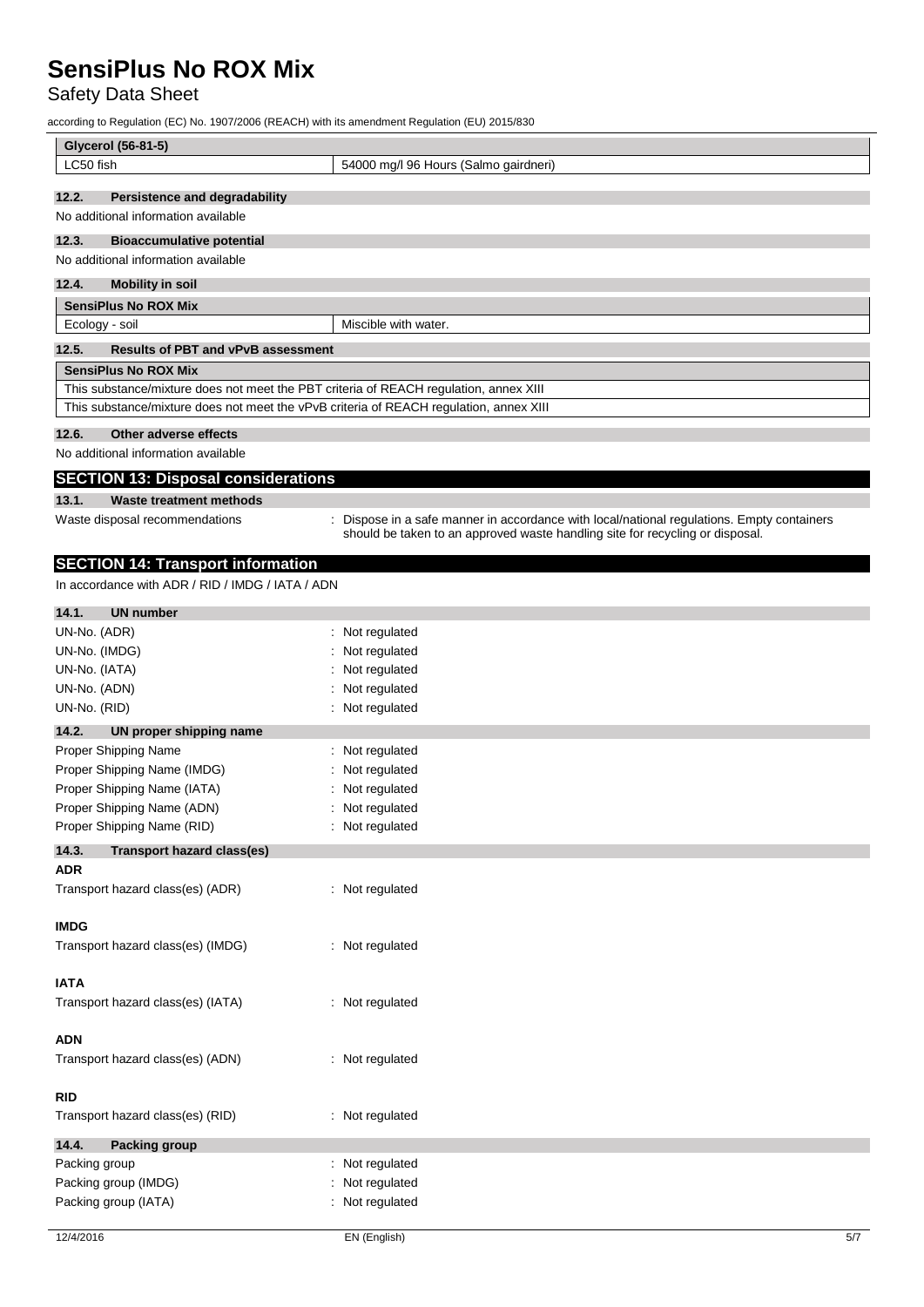## Safety Data Sheet

according to Regulation (EC) No. 1907/2006 (REACH) with its amendment Regulation (EU) 2015/830

| Packing group (ADN)<br>Packing group (RID) | Not regulated<br>Not regulated           |
|--------------------------------------------|------------------------------------------|
| 14.5.<br><b>Environmental hazards</b>      |                                          |
| Dangerous for the environment              | : No                                     |
| Marine pollutant                           | : No                                     |
| Other information                          | : No supplementary information available |
|                                            |                                          |

#### **14.6. Special precautions for user**

#### **- Overland transport**

Not regulated

### **- Transport by sea**

Not regulated **- Air transport**

Not regulated

#### **- Inland waterway transport**

Not regulated

#### **- Rail transport**

Not regulated

**14.7. Transport in bulk according to Annex II of MARPOL and the IBC Code**

Not applicable

#### **SECTION 15: Regulatory information**

**15.1. Safety, health and environmental regulations/legislation specific for the substance or mixture**

#### **15.1.1. EU-Regulations**

Contains no REACH substances with Annex XVII restrictions Contains no substance on the REACH candidate list ≥ 0,1 % / SCL Contains no REACH Annex XIV substances

#### **15.1.2. National regulations**

No additional information available

#### **15.2. Chemical safety assessment**

No chemical safety assessment has been carried out

### **SECTION 16: Other information**

|           | Abbreviations and acronyms:                                                                     |     |
|-----------|-------------------------------------------------------------------------------------------------|-----|
|           | ADR (Accord européen relatif au transport international des marchandises Dangereuses par Route) |     |
|           | ATE (Acute Toxicity Estimate)                                                                   |     |
|           | CAS (Chemical Abstracts Service) number                                                         |     |
|           | CLP (Classification, Labeling and Packaging)                                                    |     |
|           | DNEL (Derived No effect Limit)                                                                  |     |
|           | EC (European Community)                                                                         |     |
|           | EC50 (Effective Concentration 50%)                                                              |     |
|           | EN (European Norm)                                                                              |     |
|           | IARC (International Agency for Research on Cancer)                                              |     |
|           | IATA (International Air Transport Association)                                                  |     |
|           | IBC (Intermediate Bulk Container)                                                               |     |
|           | IMDG (International Maritime Dangerous Goods Code)                                              |     |
|           | IMO (International Maritime Organisation)                                                       |     |
|           | LC50 (Lethal Concentration 50%)                                                                 |     |
|           | LD50 (Lethal Dose 50%)                                                                          |     |
|           | MAC (Maximal Allowed Concentration)                                                             |     |
|           | O/W (Oil-in-Water (chemistry))                                                                  |     |
|           | OECD (Organisation for Economic Co-operation and Development)                                   |     |
|           | PBT (Persistent, Bioaccumulative and Toxic)                                                     |     |
| 12/4/2016 | EN (English)                                                                                    | 6/7 |